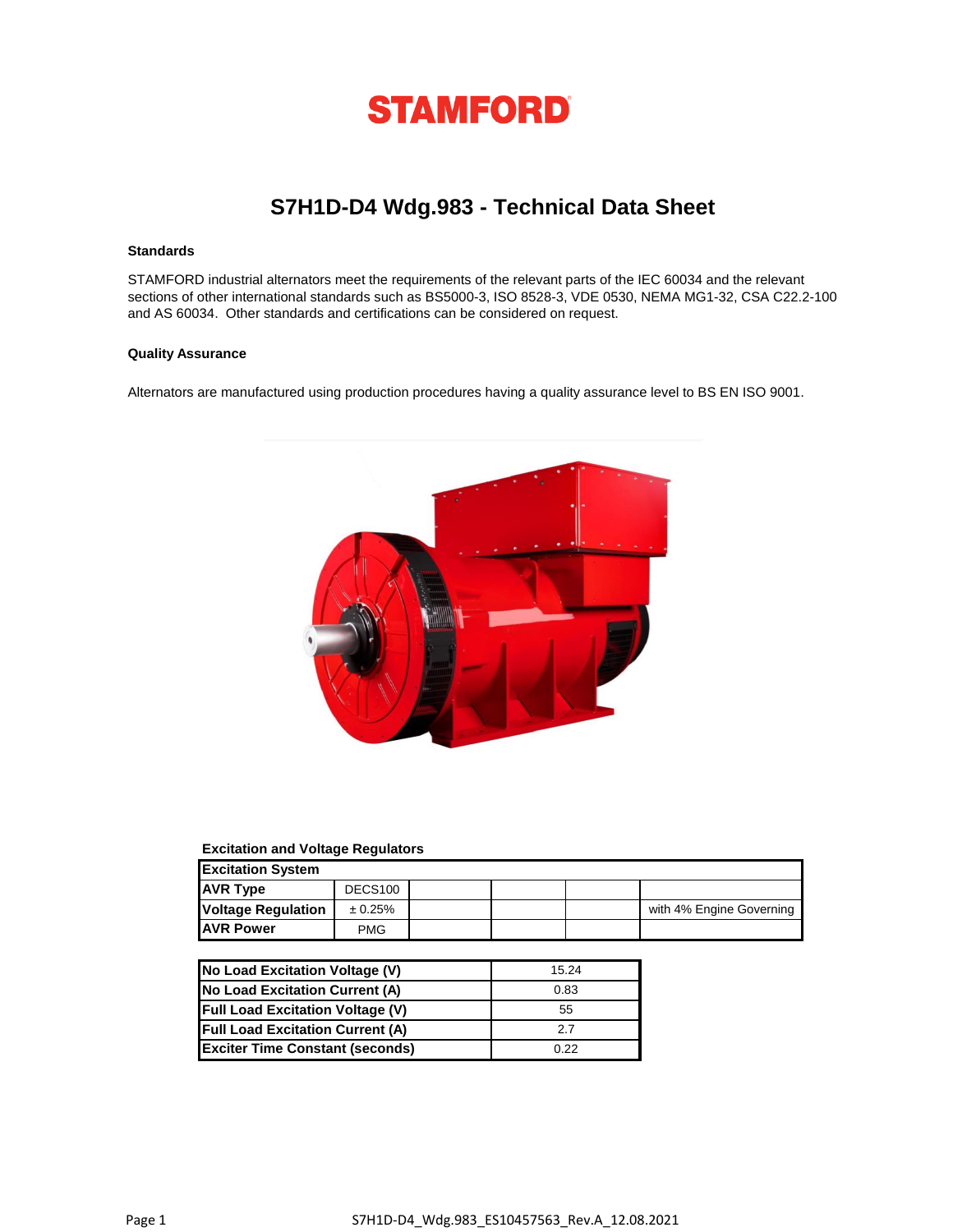

| <b>Electrical Data</b>                                           |                                                                    |                                                                                         |  |  |  |  |  |
|------------------------------------------------------------------|--------------------------------------------------------------------|-----------------------------------------------------------------------------------------|--|--|--|--|--|
| <b>Insulation System</b>                                         |                                                                    | Н                                                                                       |  |  |  |  |  |
| <b>Stator Winding</b>                                            | Double Layer Lap                                                   |                                                                                         |  |  |  |  |  |
| <b>Winding Pitch</b>                                             |                                                                    | 2/3                                                                                     |  |  |  |  |  |
| <b>Winding Leads</b>                                             |                                                                    | 6                                                                                       |  |  |  |  |  |
| <b>Winding Number</b>                                            |                                                                    | 983                                                                                     |  |  |  |  |  |
| Number of Poles                                                  |                                                                    | 4                                                                                       |  |  |  |  |  |
| IP Rating                                                        |                                                                    | IP <sub>23</sub>                                                                        |  |  |  |  |  |
| <b>RFI Suppression</b>                                           |                                                                    | BS EN 61000-6-2 & BS EN 61000-6-4, VDE 0875G, VDE 0875N.<br>Refer to factory for others |  |  |  |  |  |
| <b>Waveform Distortion</b>                                       |                                                                    | NO LOAD < 1.5% NON-DISTORTING BALANCED LINEAR LOAD < 5.0%                               |  |  |  |  |  |
| <b>Short Circuit Ratio</b>                                       |                                                                    | 1/Xd                                                                                    |  |  |  |  |  |
| Steady State X/R Ratio                                           |                                                                    | 16.69                                                                                   |  |  |  |  |  |
|                                                                  |                                                                    | <b>50 Hz</b>                                                                            |  |  |  |  |  |
| Telephone Interference                                           |                                                                    | <b>THF&lt;2%</b>                                                                        |  |  |  |  |  |
| Cooling Air Flow                                                 |                                                                    | 2.47 m <sup>3</sup> /sec                                                                |  |  |  |  |  |
| Voltage Star (V)                                                 | 10500                                                              | 11000                                                                                   |  |  |  |  |  |
| Voltage Parallel Star (V)                                        |                                                                    |                                                                                         |  |  |  |  |  |
| Voltage Delta (V)                                                |                                                                    |                                                                                         |  |  |  |  |  |
| kVA Base Rating (Class H) for<br>Reactance Values (kVA)          | 1075                                                               | 1075                                                                                    |  |  |  |  |  |
| <b>Saturated Values in Per Unit at Base Ratings and Voltages</b> |                                                                    |                                                                                         |  |  |  |  |  |
| Xd Dir. Axis Synchronous                                         | 2.20                                                               | 2.00                                                                                    |  |  |  |  |  |
| X'd Dir. Axis Transient                                          | 0.18                                                               | 0.17                                                                                    |  |  |  |  |  |
| X"d Dir. Axis Subtransient                                       | 0.14                                                               | 0.12                                                                                    |  |  |  |  |  |
| Xq Quad. Axis Reactance                                          | 1.47                                                               | 1.34                                                                                    |  |  |  |  |  |
| X"q Quad. Axis Subtransient                                      | 0.26                                                               | 0.24                                                                                    |  |  |  |  |  |
| XL Stator Leakage Reactance                                      | 0.10                                                               | 0.09                                                                                    |  |  |  |  |  |
| X2 Negative Sequence Reactance                                   | 0.17                                                               | 0.15                                                                                    |  |  |  |  |  |
| X0 Zero Sequence Reactance                                       | 0.02                                                               | 0.02                                                                                    |  |  |  |  |  |
|                                                                  | <b>Unsaturated Values in Per Unit at Base Ratings and Voltages</b> |                                                                                         |  |  |  |  |  |
| Xd Dir. Axis Synchronous                                         | 2.63                                                               | 2.40                                                                                    |  |  |  |  |  |
| X'd Dir. Axis Transient                                          | 0.21                                                               | 0.19                                                                                    |  |  |  |  |  |
| X"d Dir. Axis Subtransient                                       | 0.16                                                               | 0.14                                                                                    |  |  |  |  |  |
| Xq Quad. Axis Reactance                                          | 1.51                                                               | 1.38                                                                                    |  |  |  |  |  |
| X"q Quad. Axis Subtransient                                      | 0.31                                                               | 0.29                                                                                    |  |  |  |  |  |
| XL Stator Leakage Reactance                                      | 0.11                                                               | 0.10                                                                                    |  |  |  |  |  |
| XIr Rotor Leakage Reactance                                      | 0.03                                                               | 0.03                                                                                    |  |  |  |  |  |
| X2 Negative Sequence Reactance                                   | 0.20                                                               | 0.18                                                                                    |  |  |  |  |  |
| X0 Zero Sequence Reactance                                       | 0.03                                                               | 0.02                                                                                    |  |  |  |  |  |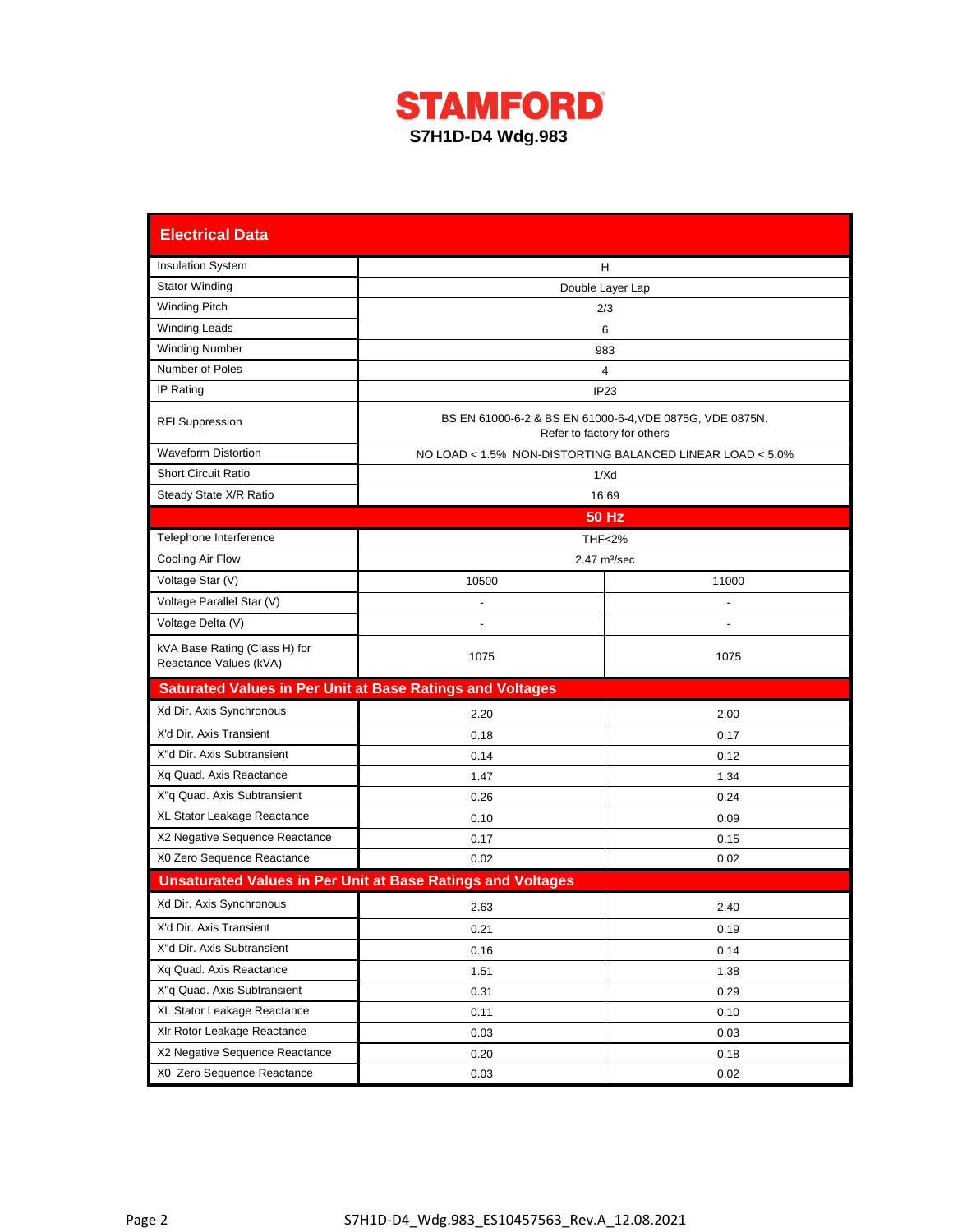

| <b>Time Constants (Seconds)</b>                                   |                                                                                      |                                                                                          |  |  |  |
|-------------------------------------------------------------------|--------------------------------------------------------------------------------------|------------------------------------------------------------------------------------------|--|--|--|
| T'd Transient Time Const.                                         | 0.127                                                                                |                                                                                          |  |  |  |
| T"d Sub-Transient Time Const.                                     | 0.018                                                                                |                                                                                          |  |  |  |
| T'do O.C. Field Time Const.                                       | 2.966                                                                                |                                                                                          |  |  |  |
| Ta Armature Time Const.                                           | 0.027                                                                                |                                                                                          |  |  |  |
| T"q Sub-Transient Time Const.                                     | 0.011                                                                                |                                                                                          |  |  |  |
| Resistances in Ohms ( $\Omega$ ) at 22 <sup>°</sup> C             |                                                                                      |                                                                                          |  |  |  |
| Stator Winding Resistance (Ra),<br>per phase for series connected | 1.571                                                                                |                                                                                          |  |  |  |
| Rotor Winding Resistance (Rf)                                     |                                                                                      | 2.073                                                                                    |  |  |  |
| <b>Exciter Stator Winding Resistance</b>                          |                                                                                      | 19.56                                                                                    |  |  |  |
| Exciter Rotor Winding Resistance per<br>phase                     |                                                                                      | 0.103                                                                                    |  |  |  |
| PMG Phase Resistance (Rpmg) per<br>phase                          | 1.91                                                                                 |                                                                                          |  |  |  |
| Positive Sequence Resistance (R1)                                 | 1.964                                                                                |                                                                                          |  |  |  |
| Negative Sequence Resistance (R2)                                 |                                                                                      | 2.262                                                                                    |  |  |  |
| Zero Sequence Resistance (R0)                                     | 1.964                                                                                |                                                                                          |  |  |  |
| <b>Saturation Factors</b>                                         | 11000V                                                                               |                                                                                          |  |  |  |
| SG1.0                                                             | 0.19                                                                                 |                                                                                          |  |  |  |
| SG1.2                                                             | 0.79                                                                                 |                                                                                          |  |  |  |
| <b>Mechanical Data</b>                                            |                                                                                      |                                                                                          |  |  |  |
| Shaft and Keys                                                    | minimum vibration in operation. Two bearing generators are balanced with a half key. | All alternator rotors are dynamically balanced to better than ISO 21940-11 Grade 2.5 for |  |  |  |
|                                                                   | 1 Bearing                                                                            | 2 Bearing                                                                                |  |  |  |
| SAE Adaptor                                                       | SAE00, 0                                                                             | SAE00,0                                                                                  |  |  |  |
| Moment of Inertia                                                 | 26.8161 kgm <sup>2</sup>                                                             | 26.8378 kgm <sup>2</sup>                                                                 |  |  |  |
| <b>Weight Wound Stator</b>                                        | 1201kg                                                                               | 1190kg                                                                                   |  |  |  |
| Weight Wound Rotor                                                | 627kg                                                                                | 627kg                                                                                    |  |  |  |
| Weight Complete Alternator                                        | 3678kg                                                                               | 3540kg                                                                                   |  |  |  |
| Shipping weight in a Crate                                        | 3758kg                                                                               | 3620kg                                                                                   |  |  |  |
| <b>Packing Crate Size</b>                                         | 240*140*160(cm)                                                                      | 240*140*160(cm)                                                                          |  |  |  |
| Maximum Over Speed                                                | 2250 RPM for two minutes                                                             |                                                                                          |  |  |  |
| Bearing Drive End                                                 |                                                                                      | <b>BALL 6232</b>                                                                         |  |  |  |
| Bearing Non-Drive End                                             | <b>BALL 6319</b>                                                                     | <b>BALL 6319</b>                                                                         |  |  |  |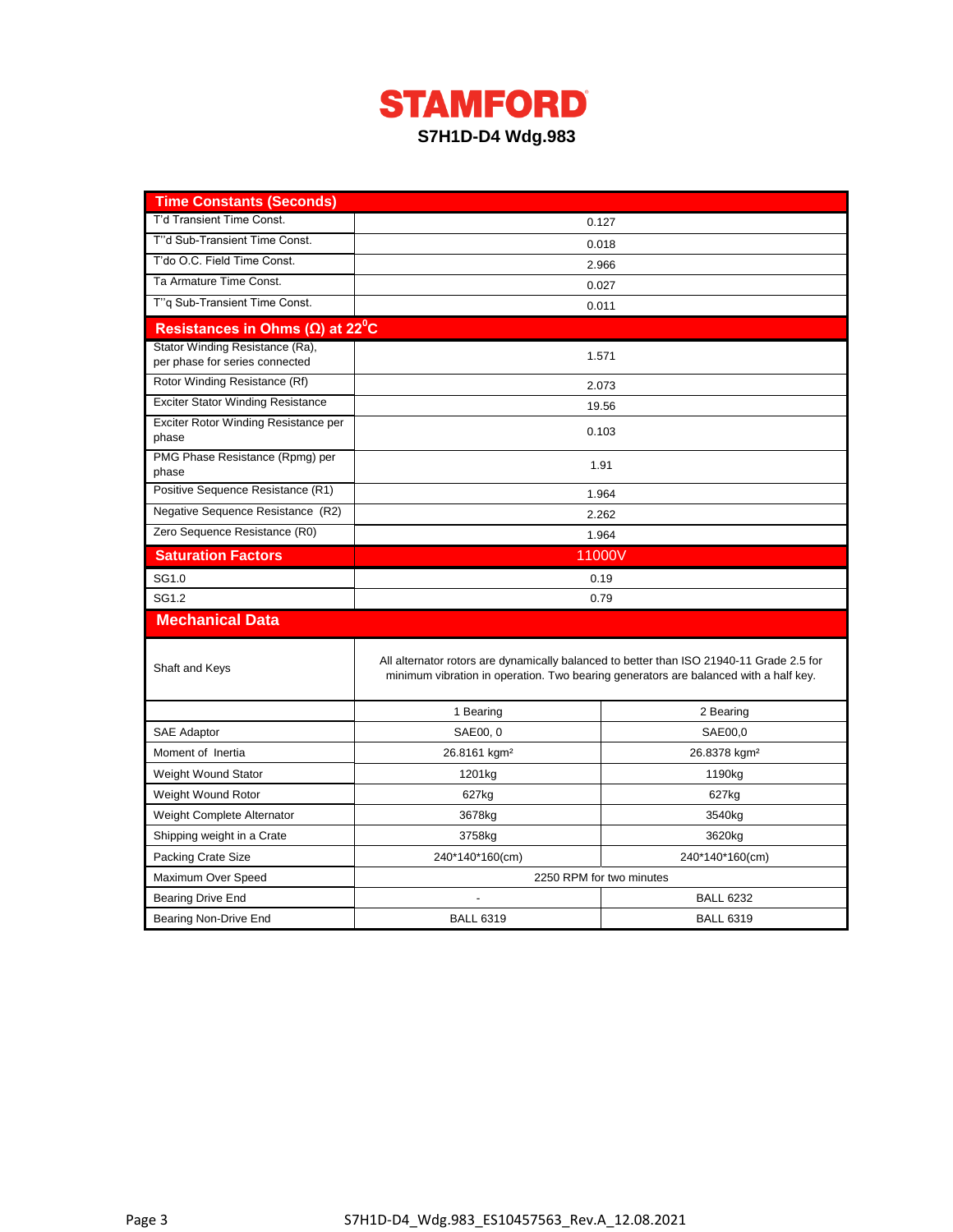

# **THREE PHASE EFFICIENCY CURVES**



P.F. 11000 V 97  $95.6$ 96  $\frac{95.7}{95.2}$  $95.1$  $95.1$  $1.0$ 95  $94.5$  $94.5$ 94.4  $0.9$ 93.8  $0.8$ 94  $\frac{94}{93}$  $92.2$ 92  $91.3$ 91  $90.3$ 90 89  $0.20$  $0.30$  $0.40$  $0.50$  $0.60$  $0.70$  $0.80$  $0.90$  $1.00$  $1.10$ 1075 kVA

Page 4 S7H1D-D4\_Wdg.983\_ES10457563\_Rev.A\_12.08.2021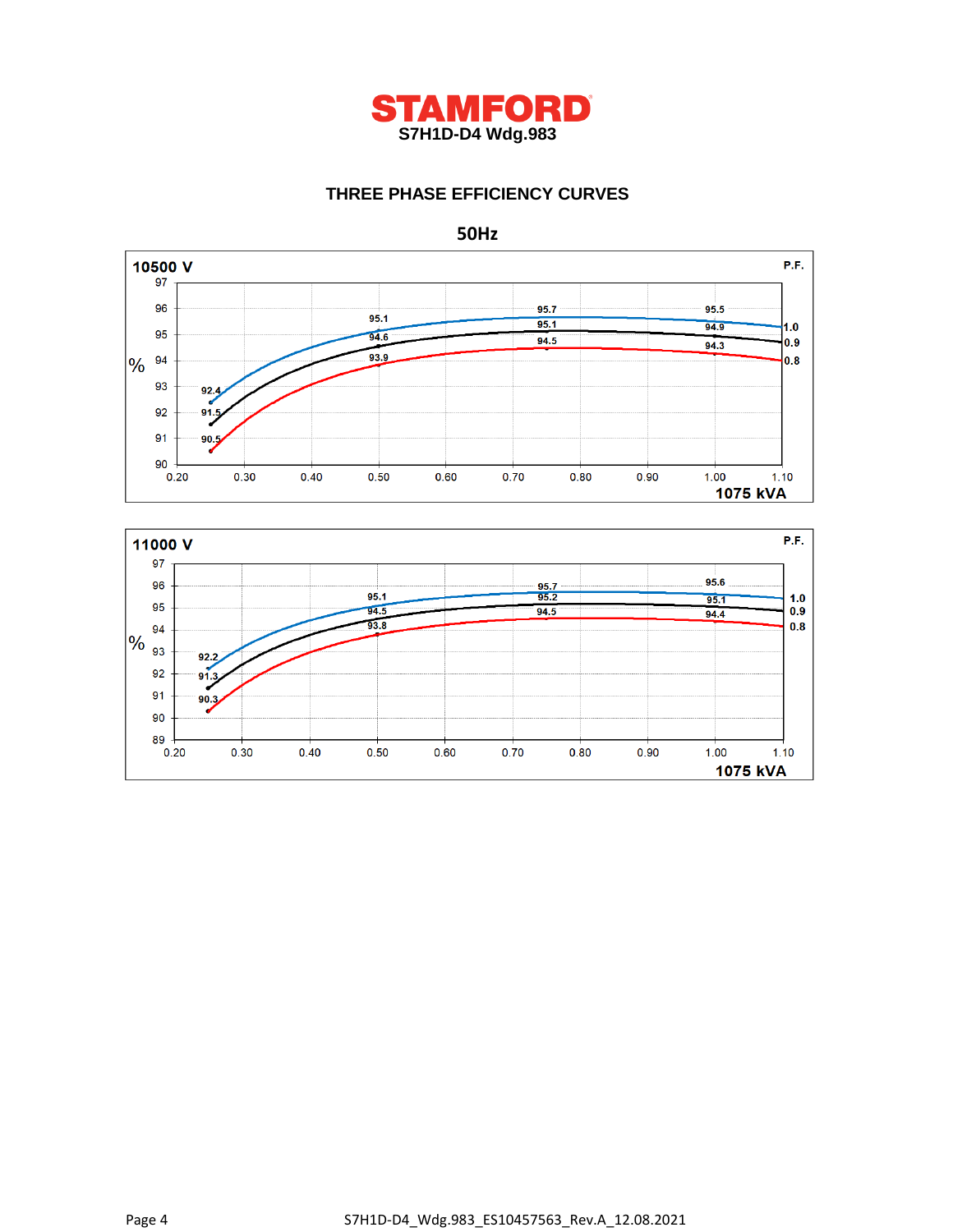



|            | <b>Transient Voltage Dip Scaling Factor</b> | <b>Transient Voltage Rise Scaling Factor</b> |                       |  |  |
|------------|---------------------------------------------|----------------------------------------------|-----------------------|--|--|
| Lagging PF | <b>Scaling Factor</b>                       | Lagging PF                                   | <b>Scaling Factor</b> |  |  |
| $\leq$ 0.4 | 1.00                                        | $\leq$ 0.4                                   | 1.25                  |  |  |
| 0.5        | 0.95                                        | 0.5                                          | 1.20                  |  |  |
| 0.6        | 0.90                                        | 0.6                                          | 1.15                  |  |  |
| 0.7        | 0.86                                        | 0.7                                          | 1.10                  |  |  |
| 0.8        | 0.83                                        | > 0.7                                        | 1.00                  |  |  |
| 0.9        | 0.75                                        |                                              |                       |  |  |
| 0.95       | 0.70                                        |                                              |                       |  |  |
|            | 0.65                                        |                                              |                       |  |  |

**Note: To determine % Transient Voltage Dip or Voltage Rise at various PF, multiply the % Voltage Dip from the curve directly by the Scaling Factor.**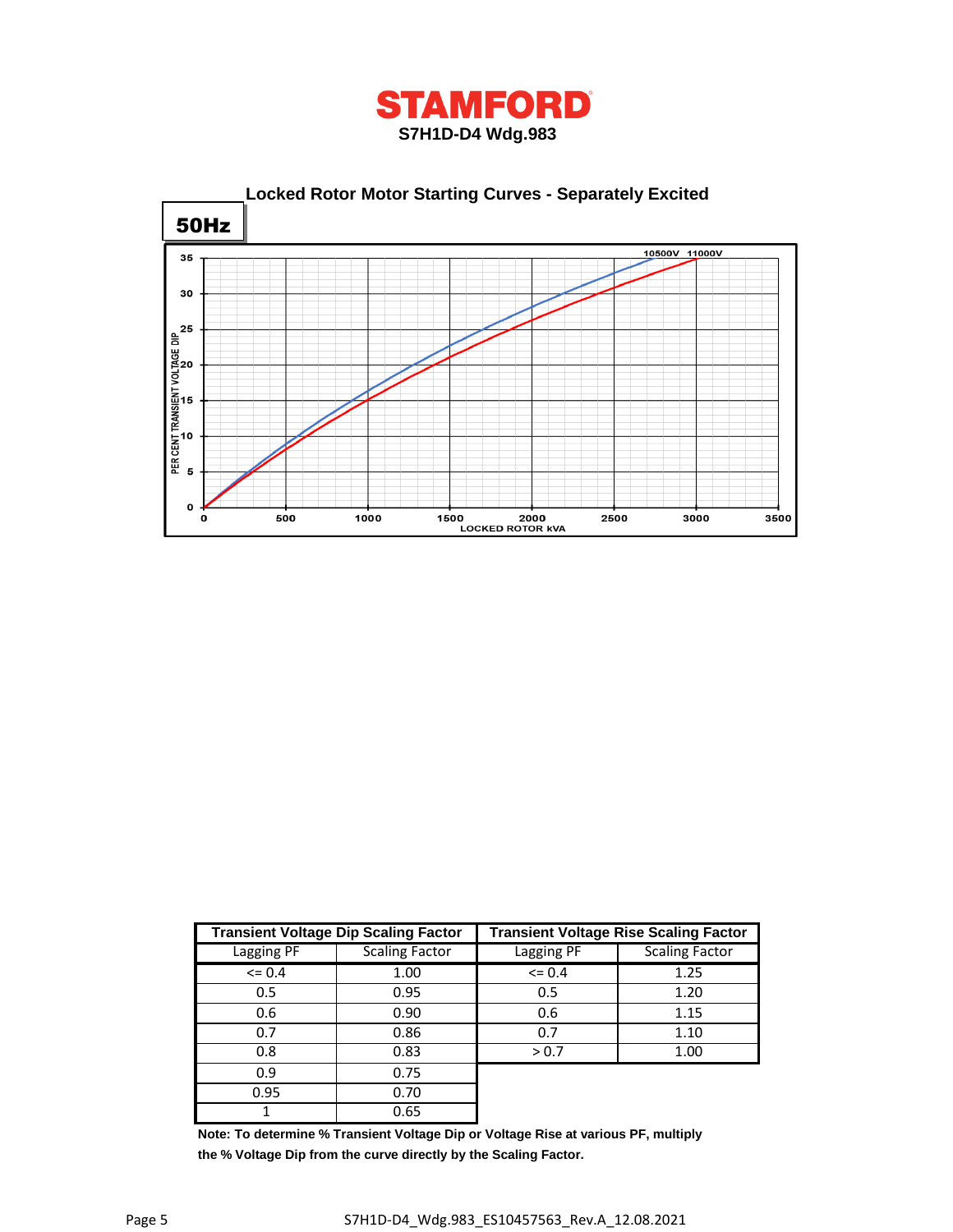

 **Three-phase Short Circuit Decrement Curve - Separately Excited**



Sustained Short Circuit = 185 Amps

# **Note 1**

The following multiplication factors should be used to adjust the values from curve between time 0.001 seconds and the minimum current point in respect of nominal operating voltage :

|         | 50Hz              | 60Hz    |          |  |
|---------|-------------------|---------|----------|--|
| Voltage | Factor            | Voltage | Factor   |  |
| 10500V  | X <sub>0.95</sub> |         | $X$ 1.00 |  |
| 11000V  | $X$ 1.00          |         | $X$ 1.06 |  |
|         |                   |         | $X$ 1.12 |  |
|         |                   |         | $X$ 1.17 |  |

The sustained current value is constant irrespective of voltage level

#### **Note 2**

The following multiplication factor should be used to convert the values calculated in accordance with NOTE 1 to those applicable to the various types of short circuit :

|         |        |         |          |                         | 3-phase   |        | 2-phase L-L 1-phase L-N |
|---------|--------|---------|----------|-------------------------|-----------|--------|-------------------------|
|         | 50Hz   |         | 60Hz     | Instantaneous           | $x$ 1.00  | x 0.87 | x 1.30                  |
| Voltage | Factor | Voltage | Factor   | <b>Minimum</b>          | $x$ 1.00  | x 1.80 | x3.20                   |
| 10500V  | X 0.95 |         | $X$ 1.00 | Sustained               | $x$ 1.00  | x 1.50 | x 2.50                  |
| 11000V  | X 1.00 |         | X 1.06   | Max. sustained duration | $10$ sec. | 5 sec. | 2 sec.                  |

All other times are unchanged **Note 3**

Curves are drawn for Star connections under no-load excitation at rated speeds. For other connection (where applicable) the following multipliers should be applied to current values as shown :

Parallel Star = Curve current value X 2

Series Delta = Curve current value X 1.732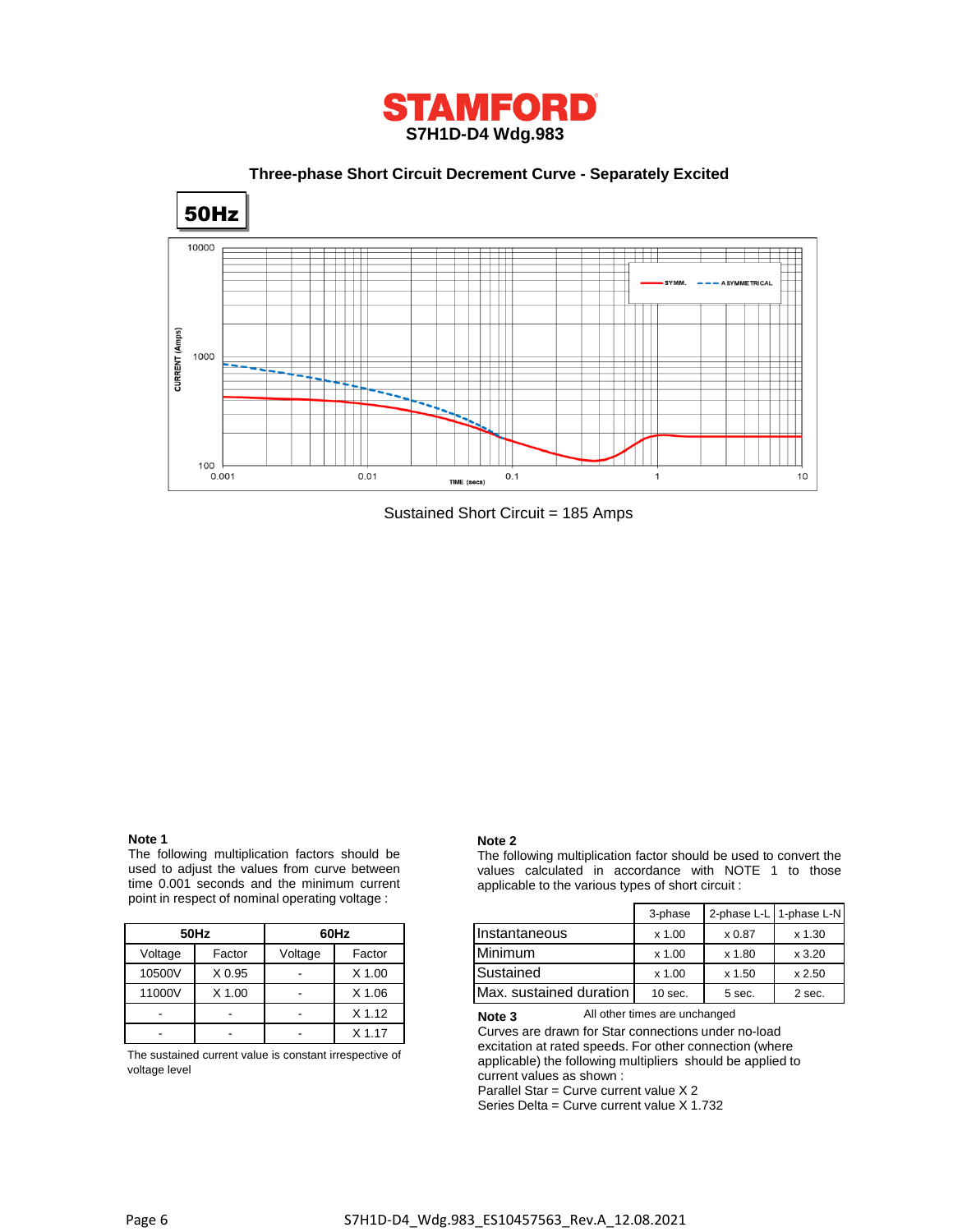

# **Typical Alternator Operating Charts**



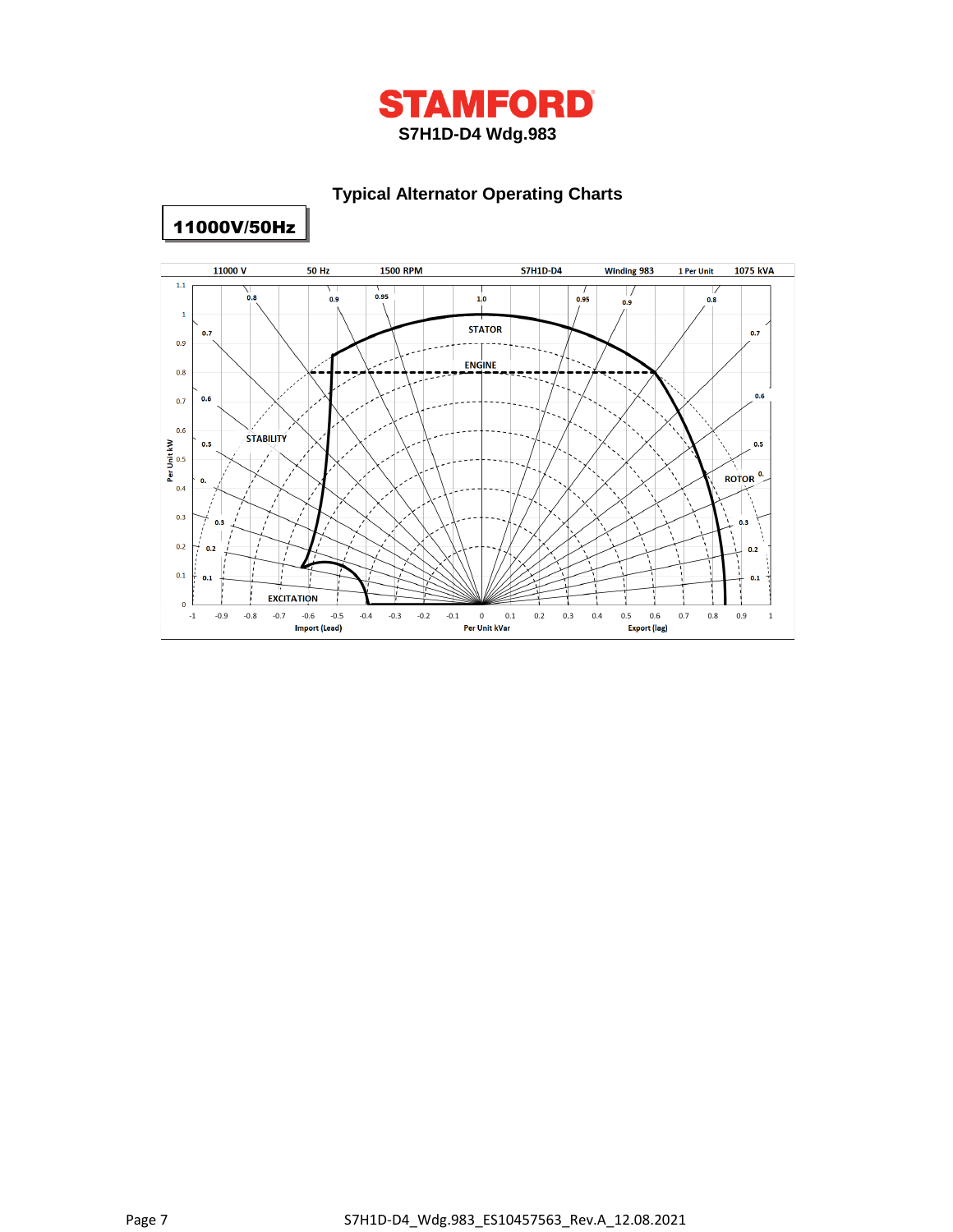

# **RATINGS AT 0.8 POWER FACTOR**

| Class - Temp Rise |                   | Standby - 163/27°C |       | Standby - 150/40°C |       | Cont. H - 125/40°C |       | Cont. F - 105/40°C |       |  |
|-------------------|-------------------|--------------------|-------|--------------------|-------|--------------------|-------|--------------------|-------|--|
|                   | Star (V)          | 10500              | 11000 | 10500              | 11000 | 10500              | 11000 | 10500              | 11000 |  |
| 50                | Parallel Star (V) | N/A                | N/A   | N/A                | N/A   | N/A                | N/A   | N/A                | N/A   |  |
| Hz                | Delta (V)         | N/A                | N/A   | N/A                | N/A   | N/A                | N/A   | N/A                | N/A   |  |
|                   | kVA               | 1170               | 1170  | 1135               | 1135  | 1075               | 1075  | 980                | 980   |  |
|                   | kW                | 936                | 936   | 908                | 908   | 860                | 860   | 784                | 784   |  |
|                   | Efficiency (%)    | 94.1               | 94.2  | 94.2               | 94.3  | 94.3               | 94.4  | 94.4               | 94.5  |  |
|                   | kW Input          | 995                | 993   | 964                | 963   | 912                | 911   | 830                | 829   |  |
|                   |                   |                    |       |                    |       |                    |       |                    |       |  |
|                   | Star (V)          |                    | N/A   |                    | N/A   | N/A                |       |                    | N/A   |  |
| 60                | Parallel Star (V) |                    | N/A   |                    | N/A   | N/A                |       | N/A                |       |  |
| Hz                | Delta (V)         |                    | N/A   |                    | N/A   |                    | N/A   |                    | N/A   |  |
|                   | kVA               |                    | N/A   |                    | N/A   |                    | N/A   |                    | N/A   |  |
|                   | kW                | N/A                |       | N/A                |       | N/A                |       | N/A                |       |  |
|                   | Efficiency (%)    | N/A                |       | N/A                |       | N/A                |       | N/A                |       |  |
|                   | N/A<br>kW Input   |                    | N/A   |                    | N/A   |                    | N/A   |                    |       |  |

## **De-rates**

All values tabulated above are subject to the following reductions:

- 5% when air inlet filters are fitted
- 3% for every 500 meters by which the operating altitude exceeds 1000 meters above mean sea level
- 3% for every 5°C by which the operational ambient temperature exceeds 40°C @ Class H temperature rise (please refer to applications for ambient temperature de-rates at other temperature rise classes)
- For marine alternators, 3% for every 5°C by which the operational ambient temperature exceeds 50°C
- For any other operating conditions impacting the cooling circuit please refer to applications
- Note: Requirement for operating in an ambient exceeding 60°C and altitude exceeding 4000 meters (for <690V) or 1500 meters (for >690V) must be referred to applications.

### **Dimensional and Torsional Drawing**

For dimensional and torsional information please refer to the alternator General Arrangement and rotor drawings available on our website (http://stamford-avk.com/)

**Note:** Continuous development of our products means that the information contained in our data sheets can change without notice, and specifications should always be confirmed with Cummins Generator Technologies prior to purchase.